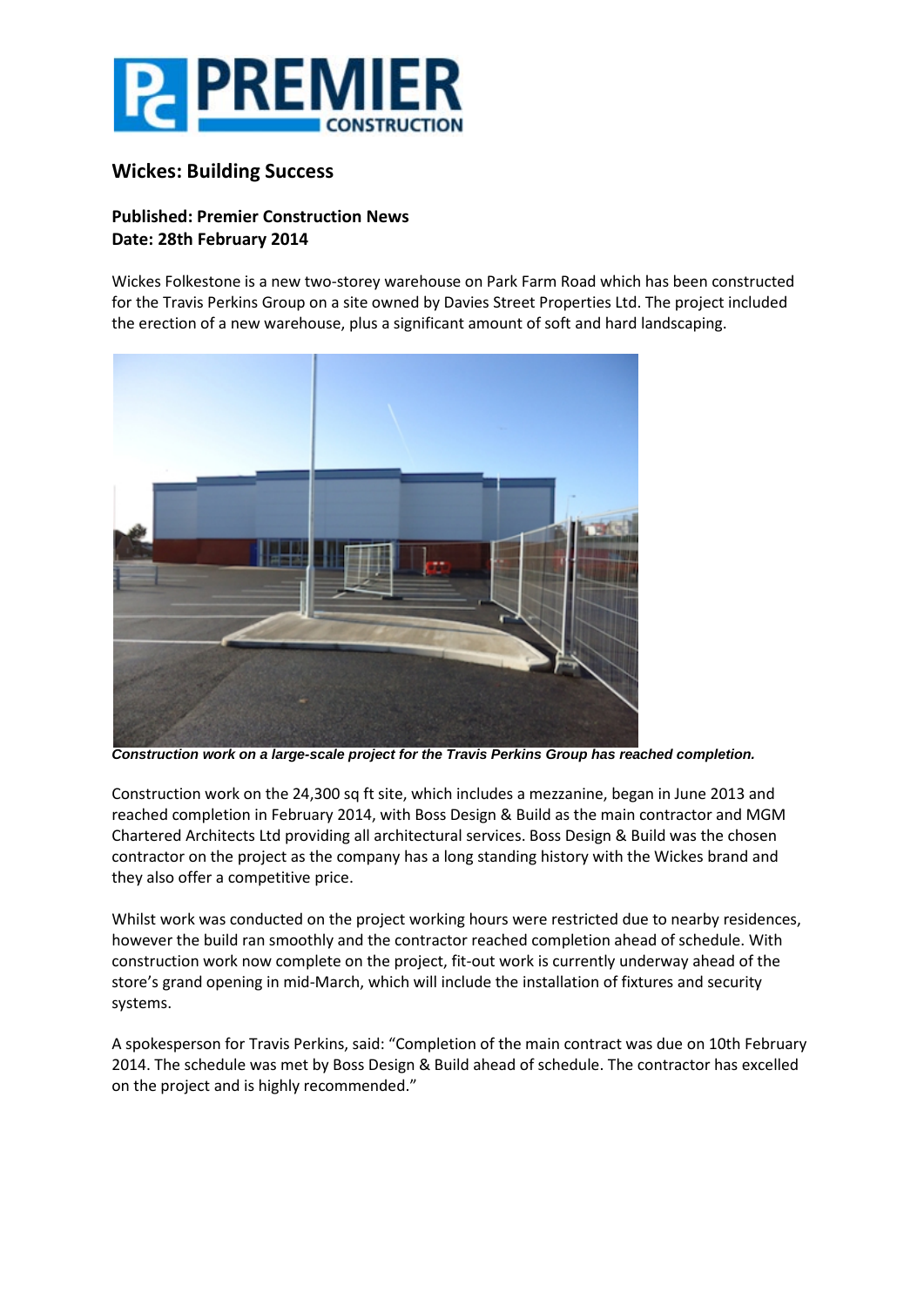



Wickes Folkestone was built from a steel frame construction, with a mix of red brick and Kingspan cladding panels, a pitched roof and double glazed windows to the front entrance. The store has been constructed with accessibility in mind, and includes a platform lift to the mezzanine area and a DDA compliant disabled toilet with shower basin.

The new warehouse was built on a Greenfield site which originally had a sloping surface. During the works the ground was levelled off by Boss Design & Build using three different forms of retaining structures at various locations to make the land suitable. Wickes Folkestone is surrounded by industrial and retail estates, which suites the nature of the business.

With a history that dates back to 1854, Wickes opened its first UK store in 1972 in Whitefield, Manchester. By 1976, Wickes' portfolio of stores had expanded to four sites, which then grew to 25 over the next ten years.